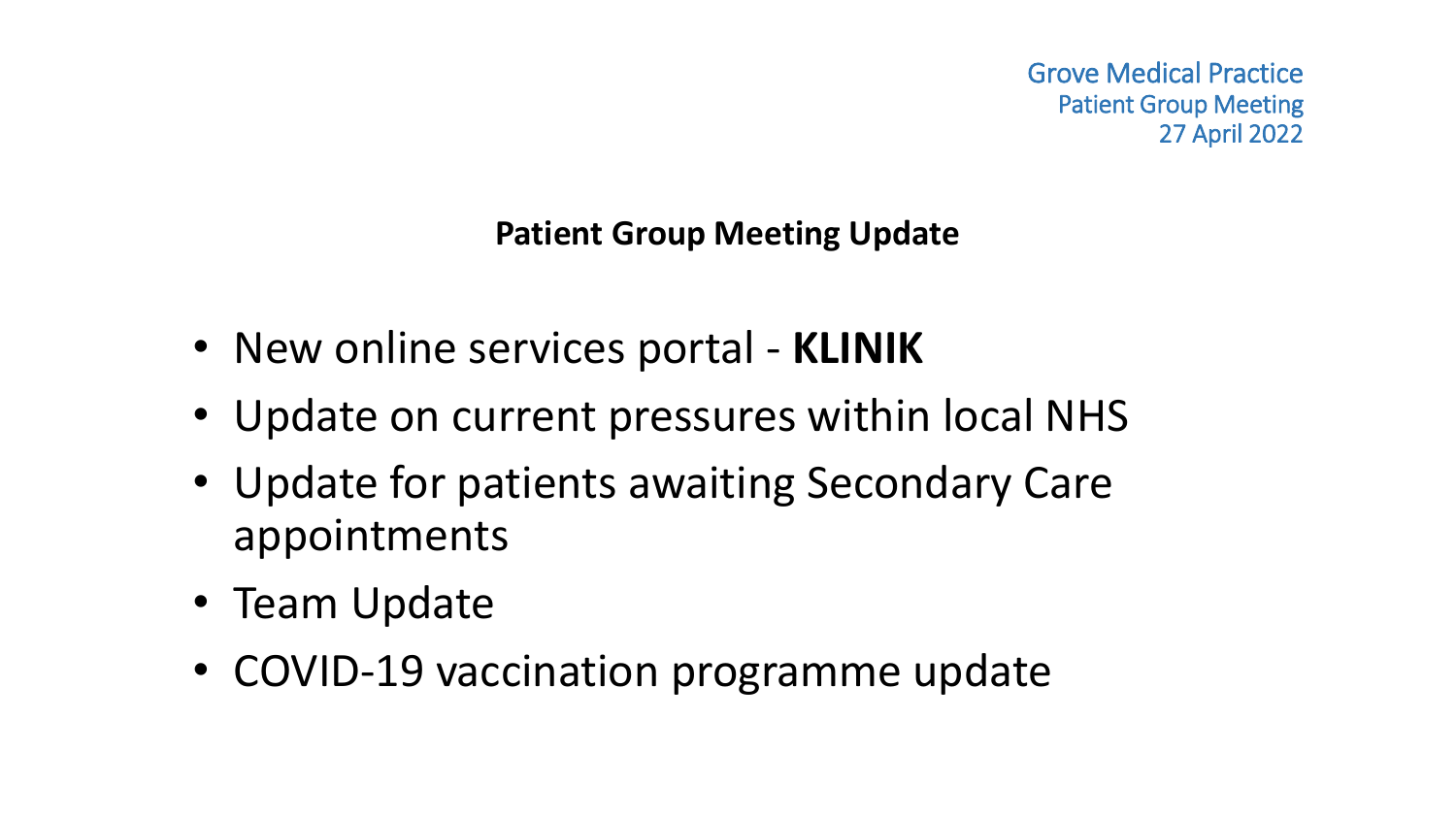## • **New Online Services Portal - KLINIK**

- We have been looking at a number of different online portals to help patients access the practice.
- The online portal will always be in addition to telephone access, but we hope that many patients will feel comfortable using the system.
- We have selected KLINIK as our online portal. KLINIK is well established in over 500 healthcare centres and with a user base of over 2 million patients.
- KLINIK will enable patients to request support with medical concerns that help within 24 hours, allow patients to submit admin requests and enquiries, request sick notes and provide direct access referrals to some services.
- KLINIK will be used both by patients and by practice staff to ensure that requests are dealt with the same way, however we are contacted.
- KLINIK supports practices to work more effectively and more efficiently.
- Established evidence supports a 30% reduction in incoming telephone calls.
- The practice is currently working through our implementation plan and more detail will be shared as we progress – including the planned launch date.
- The new service will be promoted by text message, Facebook and practice website.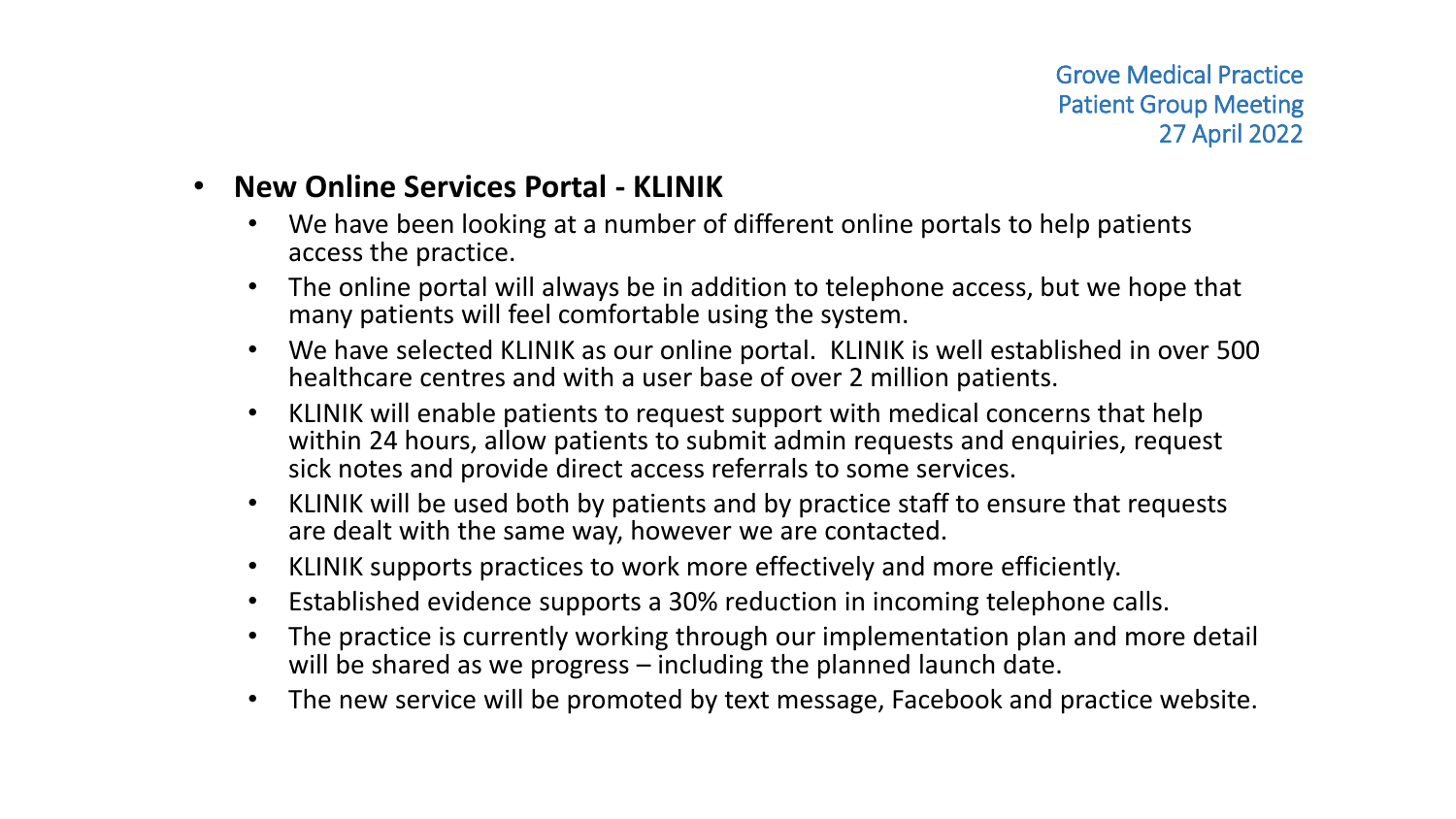## • **Update on current pressures within local NHS**

- The NHS remains under considerable pressure with service demand and capacity issues over the Easter weekend very similar to peak winter demand.
- Hospitals are starting to catch up on some of their procedures but long waiting lists remain. Ambulance Trust and A&E departments are particularly busy and GP practices continue to experience very high levels of demand.
- Many healthcare providers are also experiencing higher levels of sickness absence and challenges with recruitment. Our sickness peaked at 12%, compared to up to 40% at other practices. All GP practices remain under considerable pressure at the moment and our team continue to work extremely hard to provide as much capacity as we can.
- Update on the level of demand we are currently supporting (each Monday):-

| <b>Patient Activity</b>      | <b>Winter Peak</b> | <b>Spring Peak</b> |
|------------------------------|--------------------|--------------------|
| Appointments                 | 537                | 431                |
| <b>Prescription Requests</b> | 1040               | 997                |
| <b>Patient Results</b>       | 499                | 401                |
| <b>Hospital Letters</b>      | 474                | 519                |
| <b>Patient Tasks</b>         | 882                | 921                |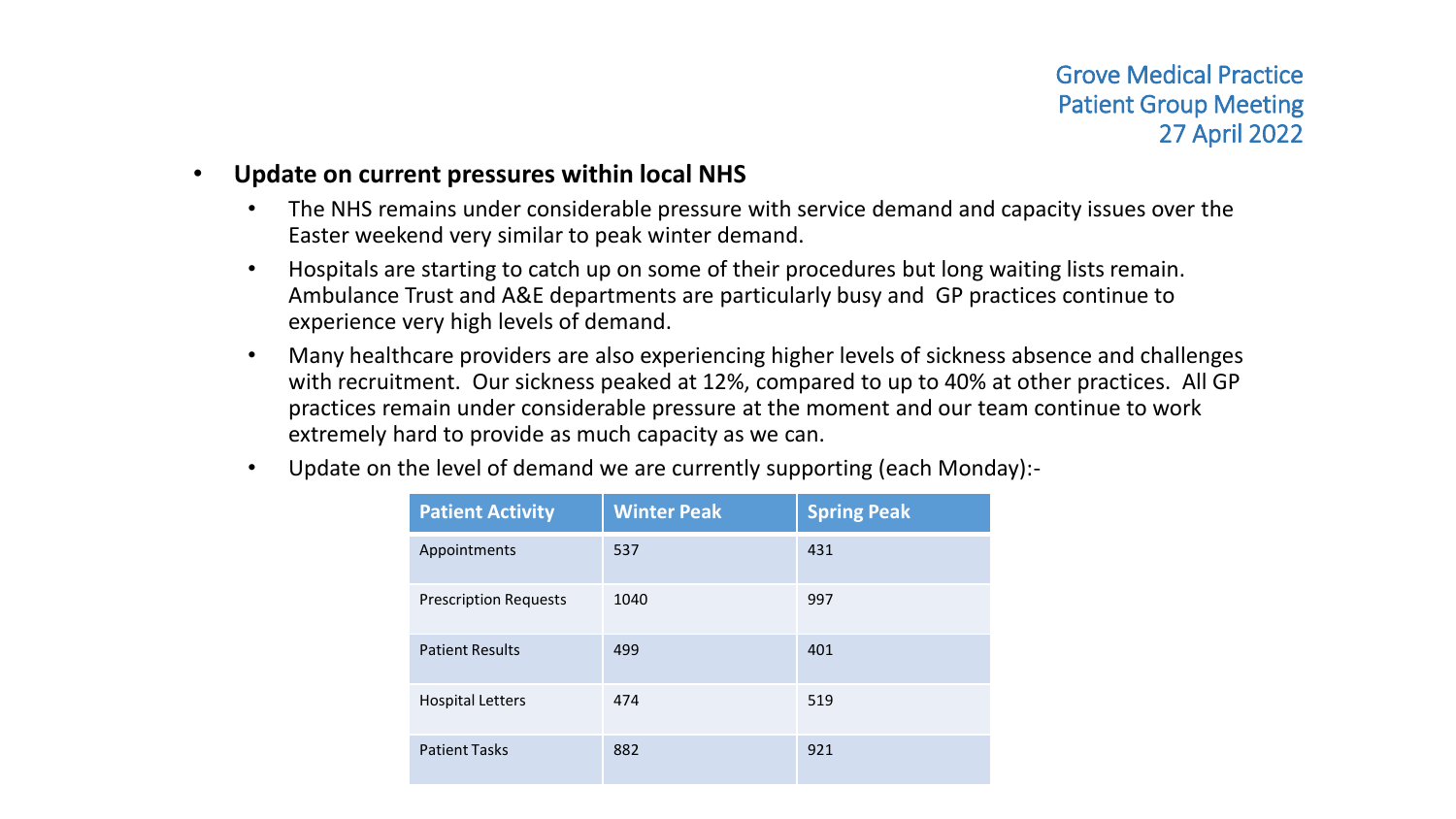- **Update for patients waiting for secondary care appointments**
	- The local helpline for patients waiting for a hospital appointment has now been replaced by:-

Patients are encouraged to use the new [NHS My Planned Care platform](https://www.myplannedcare.nhs.uk/) that is available online and will provide direct access to the latest average wait time for appointments and operations for local hospitals, as well as helpful advice and support for patients whilst they wait.

NHS My Planned Care is updated weekly, is easy-to-use and has 'open access' which enables carers, friends, relatives to also access information on someone else's behalf.

Alternatively, patients who have already been in correspondence with hospitals regarding their planned care can also contact the relevant department or service. Details of which can be found on previous letters patients will have received or by contacting the hospital's Patient Advice and Liaison Service (PALS).

Patients are asked that they only call the GP practice if their condition has genuinely deteriorated, when you will be reviewed by one of the clinical team and appropriate action can be taken in regard to your care.

- Contact details for each of the main local Cambridgeshire hospitals are listed on our website
- **https://www.grovemedicalpractice-stives.nhs.uk/patientinfo/helpdesk-for-patients-waiting-for-hospital-appointments/**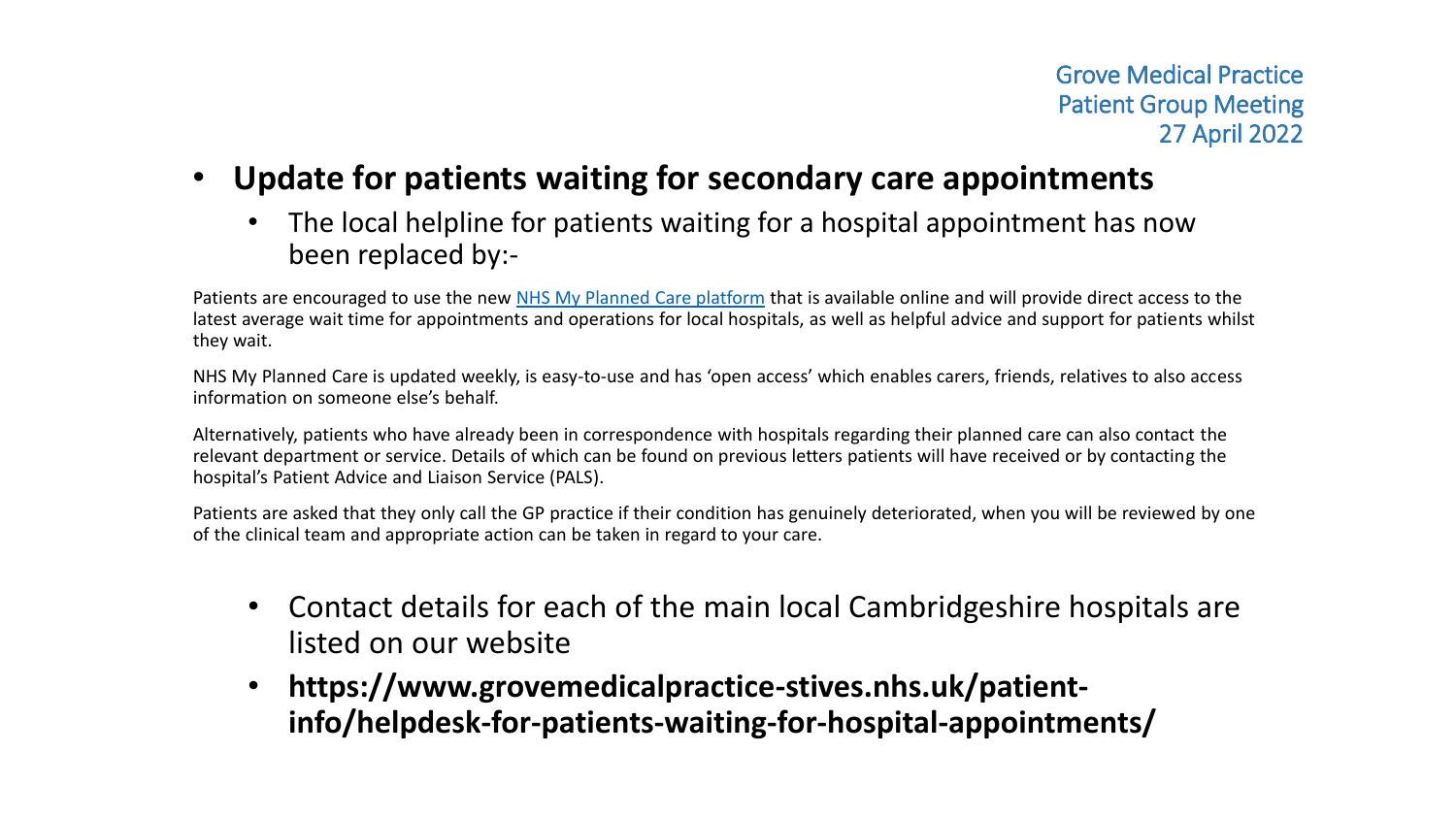## • **Team Update**

- **Dr John Caswell** has returned to practice to support our GP team. Dr Caswell was previously a GP Partner at the Old Exchange Surgery.
- Just recruited our second **Advanced Care Practitioner** to join our Duty Team. This will further boost our on same day capacity and release further routine GP appointment availability.
- **Jo Emmins** has joined the practice as our new Assistant Practice Manager.
- **Lottie Morey** and **Andreea Unwin** have joined as our new **Health & Wellbeing Coaches** and **Gail Higham** has joined as an additional **Social Prescriber Link Worker**.
- **Deborah Clay** has joined the practice as our new **Healthcare Assistant**  alongside **Ayesha Mahmood. Charlotte Fowden** will also become a Healthcare Assistant on 1 May.
- **Jade** and **Jade (!)** have joined our Dispensary, **Ella** has joined our **Support Team**, **Georgia** and **Aeysha** have joined our Reception Teams.
- Currently recruiting for a new **Practice Nurse** and **two** new colleagues to join our **Reception Team**.